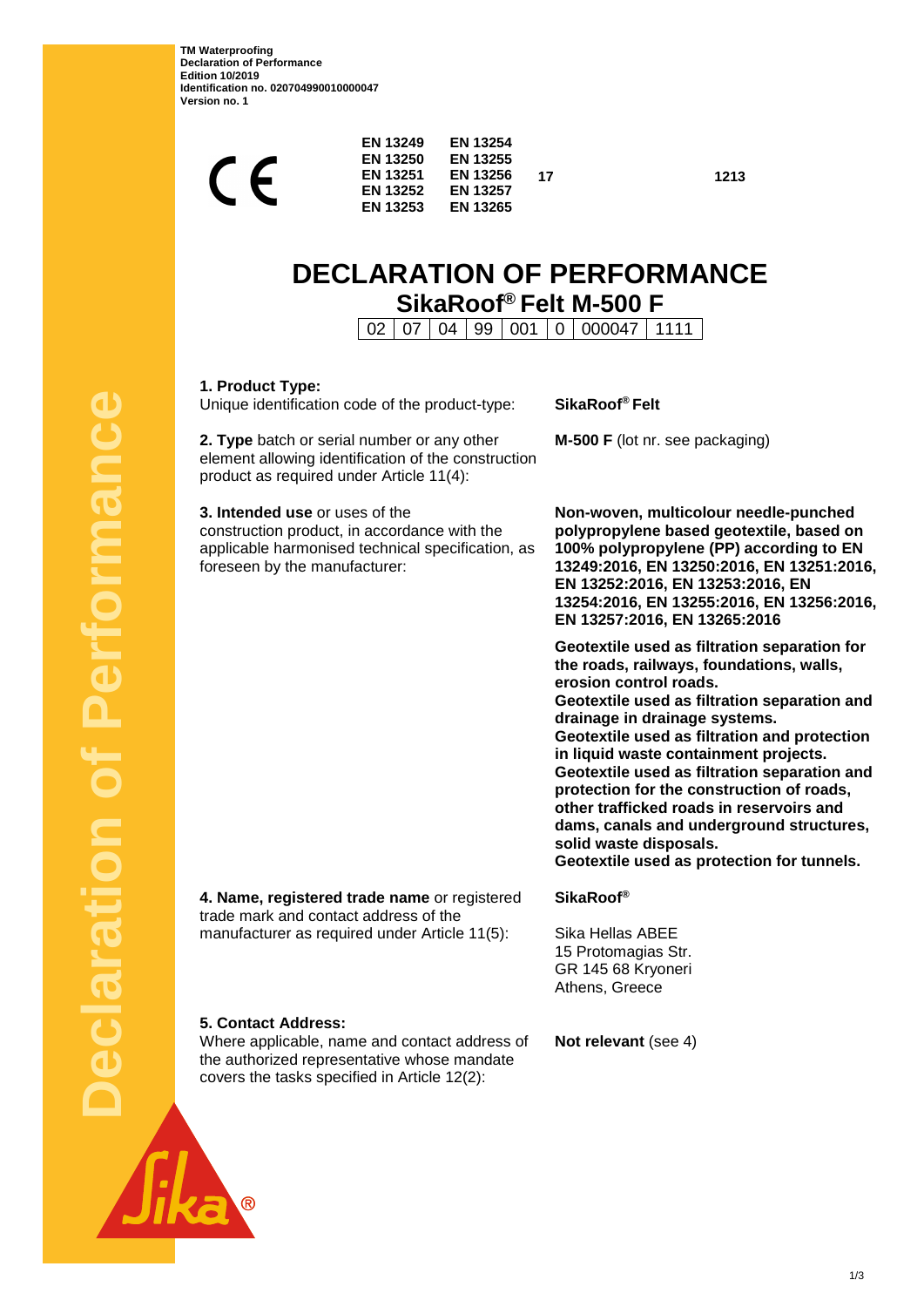## **6. AVCP:**

## **System 2+**

System or systems of assessment and verification of constancy of performance of the construction product as set out in CPR, Annex V:

## **7. Notified body:**

In case of the declaration of performance concerning a construction product covered by a harmonised standard:

## **1213**

Notified factory production control certification body No. 1213 performed the initial inspection of the manufacturing plant and of factory production control and the continuous surveillance, assessment and evaluation of factory production control and issued the certificate of conformity of the factory production control (FPC) 7051.

## **8. Notified body:**

In case of the declaration of performance concerning a construction product for which a European Technical Assessment has been issued:

**Not relevant** (see 7)

## **9. Declared performance**

| <b>Essential</b><br>characteristics              | Performance                                                                                                                        | <b>Test Standard</b> | <b>Harmonized Technical</b><br><b>Specification</b> |
|--------------------------------------------------|------------------------------------------------------------------------------------------------------------------------------------|----------------------|-----------------------------------------------------|
| Tensile Strength,                                | 6.0 kN/m $(-0.9)$                                                                                                                  | EN ISO 10319         |                                                     |
| transversal<br>Tensile Strength,<br>longitudinal | 5,0 kN/m (- 0,5)                                                                                                                   | EN ISO 10319         |                                                     |
| <b>Elongation at break,</b><br>transversal       | 100% (±25%)                                                                                                                        | EN ISO 10319         |                                                     |
| <b>Elongation at break,</b><br>longitudinal      | 100% (±25%)                                                                                                                        | EN ISO 10319         |                                                     |
| <b>Static Puncture (CBR</b><br>test)             | 1000 N (-10 %)                                                                                                                     | <b>EN ISO 12236</b>  |                                                     |
| <b>Dynamic perforation</b><br>(cone drop test)   | 10,0 mm ( $\pm$ 20 %)                                                                                                              | <b>EN ISO 13433</b>  | EN 13249:2016<br>EN 13250:2016<br>EN 13251:2016     |
| <b>Pyramid puncture</b>                          | 400N (-40)                                                                                                                         | EN 14574             | EN 13252:2016<br>EN 13253:2016                      |
| <b>Characteristic opening</b><br>size            | 70 $\mu$ m ( $\pm$ 20)                                                                                                             | <b>EN ISO 12956</b>  | EN 13254:2016<br>EN 13255:2016                      |
| <b>Water permeability</b><br>normal to the plane | 40 $I(s \, m^2)$ (-12)                                                                                                             | EN ISO 11058         | EN 13256:2016<br>EN 13257:2016                      |
| Water flow in the plane<br>(20 kPa, i=1)         | $8.0 * 10^{-6}$ m <sup>2</sup> /s (-2.8 * 10 <sup>-6</sup> )                                                                       | EN ISO 12958         | EN 13265:2016                                       |
| <b>Weathering resistance</b>                     | To be covered within 1 day<br>after installation                                                                                   | EN 12224             |                                                     |
| <b>Oxidation resistance</b>                      | Durable in natural soil with<br>4 <ph<9 and="" soil="" temperature<br="">&lt;25 °C for a minimum of 5<br/>year service life</ph<9> | EN ISO 13438         |                                                     |
| <b>Dangerous substances</b>                      | Less than required by national<br>regulations in EU Member<br>states                                                               |                      |                                                     |